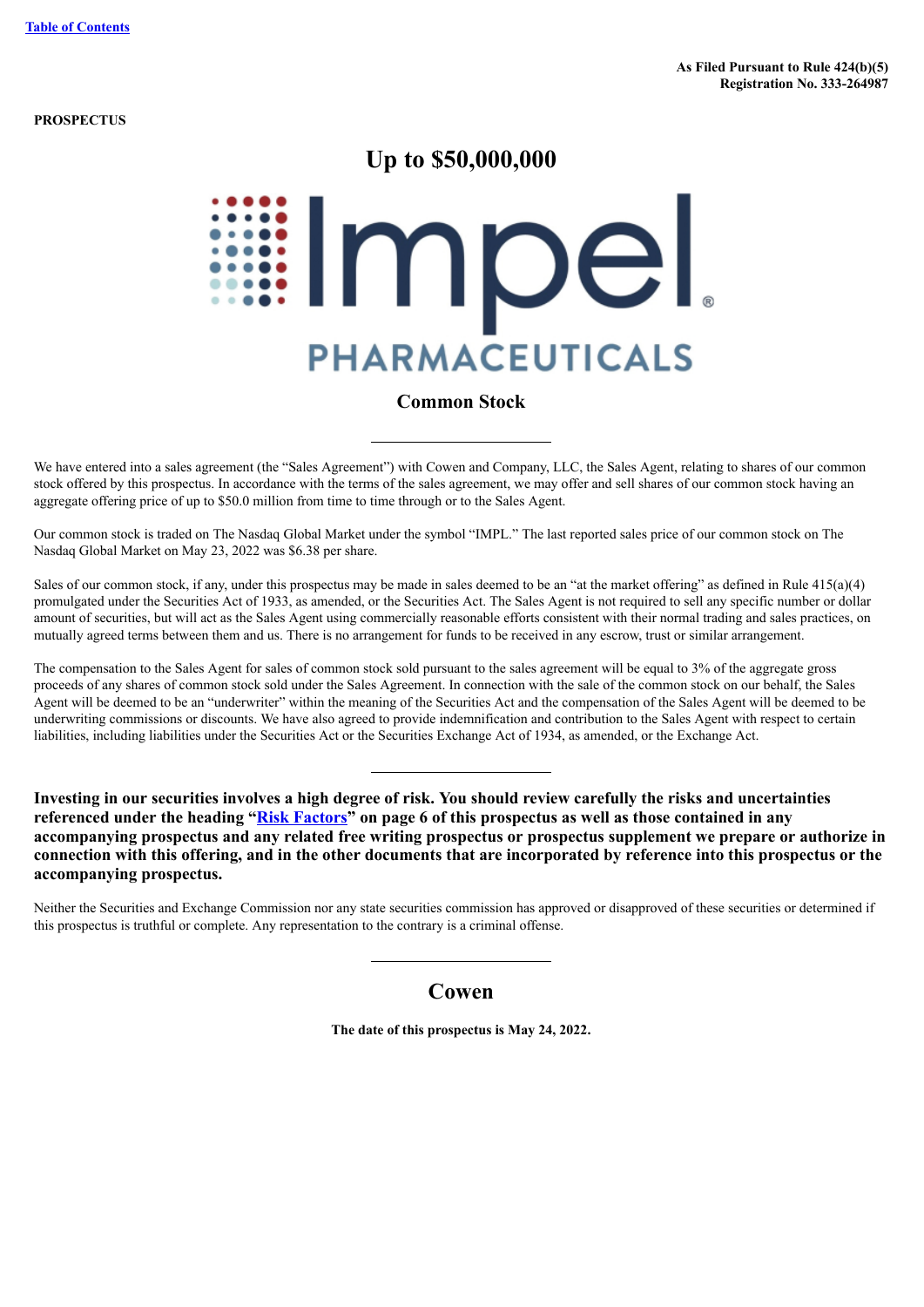ł.

## **TABLE OF CONTENTS**

<span id="page-1-0"></span>

|                                                                        | PAGE |
|------------------------------------------------------------------------|------|
| <b>ABOUT THIS PROSPECTUS</b>                                           |      |
| <b>WHERE YOU CAN FIND MORE INFORMATION; INCORPORATION BY REFERENCE</b> |      |
| <b>PROSPECTUS SUMMARY</b>                                              | 4    |
| <b>THE OFFERING</b>                                                    |      |
| <b>RISK FACTORS</b>                                                    | 6    |
| CAUTIONARY NOTE REGARDING FORWARD-LOOKING STATEMENTS                   | 8    |
| <b>USE OF PROCEEDS</b>                                                 | 9    |
| <b>DIVIDEND POLICY</b>                                                 | 10   |
| <b>DILUTION</b>                                                        |      |
| <b>DESCRIPTION OF CAPITAL STOCK</b>                                    | 12   |
| <b>PLAN OF DISTRIBUTION</b>                                            | 16   |
| <b>LEGAL MATTERS</b>                                                   | 17   |
| <b>EXPERTS</b>                                                         | 17   |
|                                                                        |      |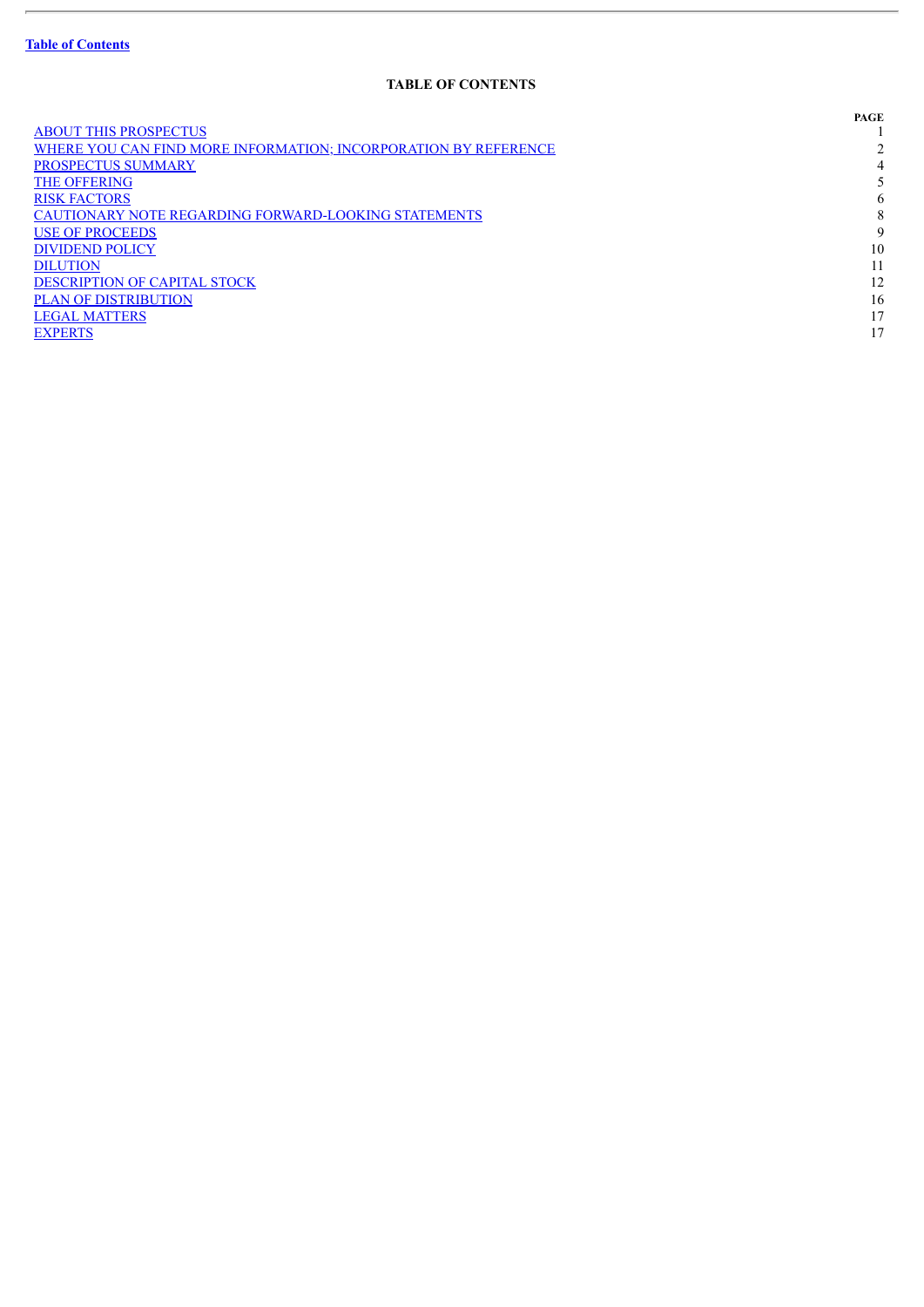## **ABOUT THIS PROSPECTUS**

<span id="page-2-0"></span>This prospectus is part of a registration statement that we filed with the Securities and Exchange Commission, or the SEC, using a "shelf" registration process. Under this shelf registration process, we may from time to time sell shares of our common stock having an aggregate offering price of up to \$200.0 million. Under this prospectus, we may from time to time sell shares of our common stock having an aggregate offering price of up to \$50.0 million, at prices and on terms to be determined by market conditions at the time of the offering. The \$50,000,000 of shares of our common stock that may be sold under this prospectus are included in the \$200,000,000 of shares of common stock that may be sold under the registration statement.

This prospectus describes the terms of this offering of common stock and also adds to and updates information contained in the documents incorporated by reference into this prospectus. To the extent there is a conflict between the information contained in this prospectus, on the one hand, and the information contained in any document incorporated by reference into this prospectus that was filed with the SEC before the date of this prospectus, on the other hand, you should rely on the information in this prospectus. If any statement in one of these documents is inconsistent with a statement in another document having a later date—for example, a document incorporated by reference into this prospectus—the statement in the document having the later date modifies or supersedes the earlier statement.

We have not, and the Sales Agent has not, authorized anyone to provide you with any information other than that contained or incorporated by reference in this prospectus or any accompanying prospectus supplement or related free writing prospectus to which we have referred you. Neither we nor the Sales Agent take any responsibility for, and can provide no assurance as to the reliability of, any other information others may give you. We are not, and the Sales Agent is not, making an offer to sell these securities in any jurisdiction where the offer or sale is not permitted or in which the person making that offer or solicitation is not qualified to do so or to anyone to whom it is unlawful to make an offer or solicitation. You should assume that the information appearing in this prospectus, the accompanying base prospectus, the documents incorporated by reference herein and therein and any free writing prospectus that we have authorized for use in connection with this offering, is accurate only as of the date of those respective documents. Our business, financial condition, results of operations and prospects may have changed since those dates. You should read this prospectus, the accompanying base prospectus, the documents incorporated by reference herein and therein and any free writing prospectus that we have authorized for use in connection with this offering, in their entirety before making an investment decision.

When we refer to "Impel," "Impel Pharmaceuticals" "we," "our," "us," the "Registrant," the "Company" and "our company" in this prospectus, we mean Impel Pharmaceuticals Inc., a Delaware corporation, unless otherwise specified.

The mark "Impel Pharmaceuticals Inc.", the Impel Pharmaceuticals logo and all product candidate names are our common law trademarks. All other service marks, trademarks and tradenames appearing in this prospectus are the property of their respective owners. Solely for convenience, the trademarks and tradenames referred to in this prospectus appear without the ® and ™ symbols, but those references are not intended to indicate, in any way, that we will not assert, to the fullest extent under applicable law, our rights, or the right of the applicable licensor to these trademarks and tradenames.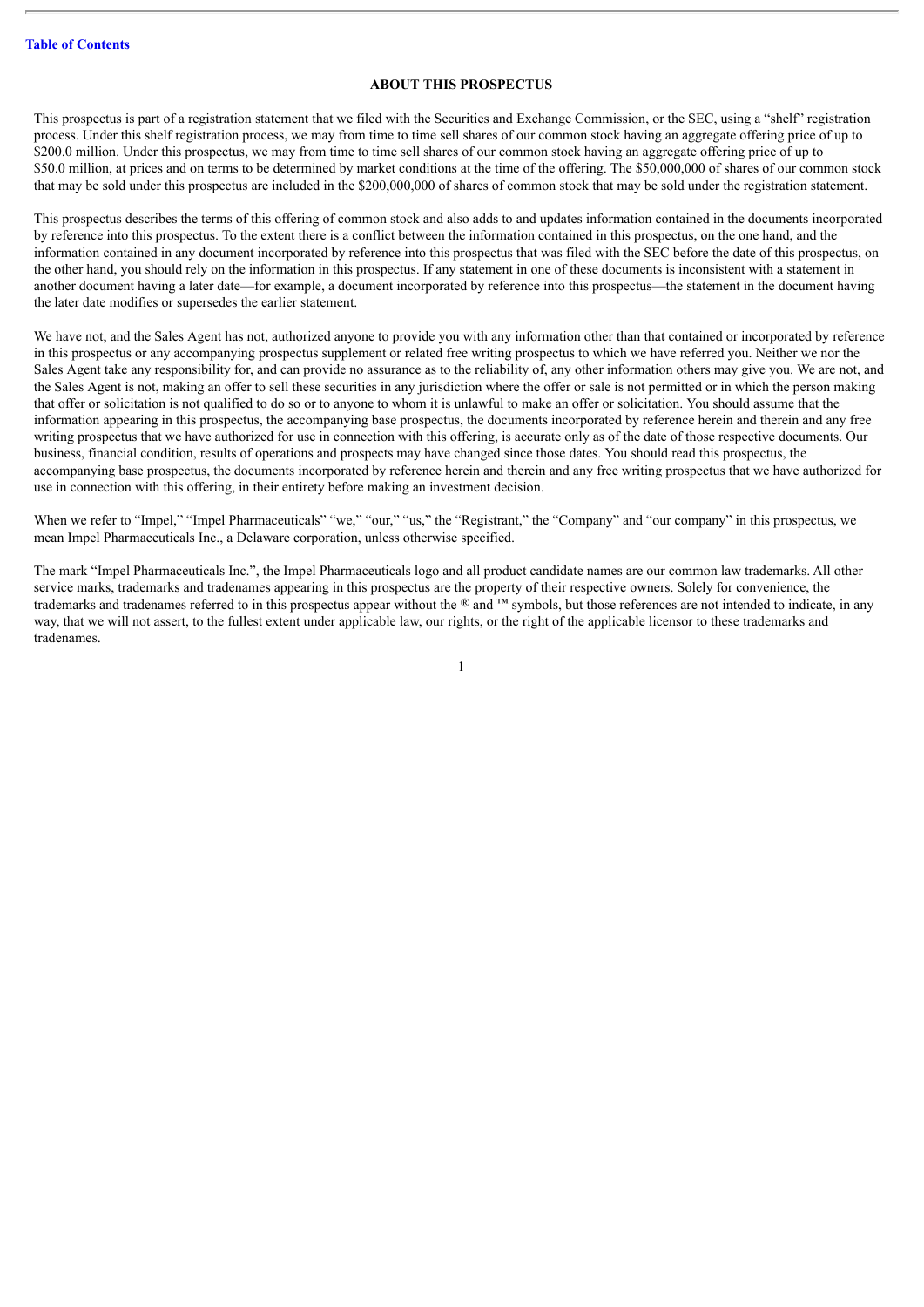## **WHERE YOU CAN FIND MORE INFORMATION; INCORPORATION BY REFERENCE**

## **Available Information**

<span id="page-3-0"></span>We file reports, proxy statements and other information with the SEC. The SEC maintains a web site that contains reports, proxy and information statements and other information about issuers, such as us, who file electronically with the SEC. The address of that website is www.sec.gov.

Our web site address is www.impelpharma.com. The information on our web site, however, is not, and should not be deemed to be, a part of this prospectus.

This prospectus is part of a registration statement that we filed with the SEC and does not contain all of the information in the registration statement. The full registration statement may be obtained from the SEC or us, as provided below. Documents establishing the terms of the offered securities are or may be filed as exhibits to the registration statement. Statements in this prospectus about these documents are summaries and each statement is qualified in all respects by reference to the document to which it refers. You should refer to the actual documents for a more complete description of the relevant matters. You may inspect a copy of the registration statement through the SEC's website, as provided above, or at our principal executive offices, 201 Elliott Avenue West, Suite 260, Seattle, WA 98119, during normal business hours.

## **Incorporation by Reference**

The SEC allows us to "incorporate by reference" information that we file with the SEC, which means that we can disclose important information to you by referring you to those other documents. The information incorporated by reference is an important part of this prospectus, and information we file later with the SEC will automatically update and supersede this information. A Current Report (or portion thereof) furnished, but not filed, on Form 8-K shall not be incorporated by reference into this prospectus. We incorporate by reference the documents listed below and any future filings we make with the SEC under Section 13(a), 13(c), 14, or 15(d) of the Exchange Act prior to the termination of any offering of securities made by this prospectus:

- our [Annual](http://www.sec.gov/ix?doc=/Archives/edgar/data/1445499/000095017022004939/impl-20211231.htm) Report on Form 10-K for the fiscal year ended December 31, 2021, filed with the SEC on March 29, 2022;
- our Quarterly Report on [Form](http://www.sec.gov/ix?doc=/Archives/edgar/data/1445499/000095017022009951/impl-20220331.htm) 10-Q for the quarter ended March 31, 2022, filed with the SEC on May 16, 2022, respectively;
- our Current Reports on Form 8-K filed on [March](http://www.sec.gov/ix?doc=/Archives/edgar/data/1445499/000095017022004006/impl-20220317.htm) 17, 2022 and [April](http://www.sec.gov/ix?doc=/Archives/edgar/data/1445499/000095017022006197/impl-20220426.htm) 26, 2022; and
- the description of our common stock contained in our registration statement on [Form](http://www.sec.gov/Archives/edgar/data/0001445499/000119312521121214/d143385d8a12b.htm) 8-A filed with the SEC on April 19, 2021 under Section 12 of the Exchange Act, including any amendment or report filed for the purpose of updating such description.

All reports and other documents we subsequently file pursuant to Section 13(a), 13(c), 14 or 15(d) of the Exchange Act prior to the termination of this offering, including all such documents we may file with the SEC after the date of the initial registration statement and prior to the effectiveness of the registration statement, but excluding any information furnished to, rather than filed with, the SEC, will also be incorporated by reference in this prospectus and deemed to be part of this prospectus from the date of the filing of such reports and documents.

We will furnish without charge to you, on written or oral request, a copy of any or all of such documents that has been incorporated herein by reference (other than exhibits to such documents unless such exhibits are specifically incorporated by reference into the documents that this prospectus incorporates). Written or oral requests for copies should be directed to Impel Pharmaceuticals Inc., Attn: Investor Relations, 201 Elliott Avenue West, Suite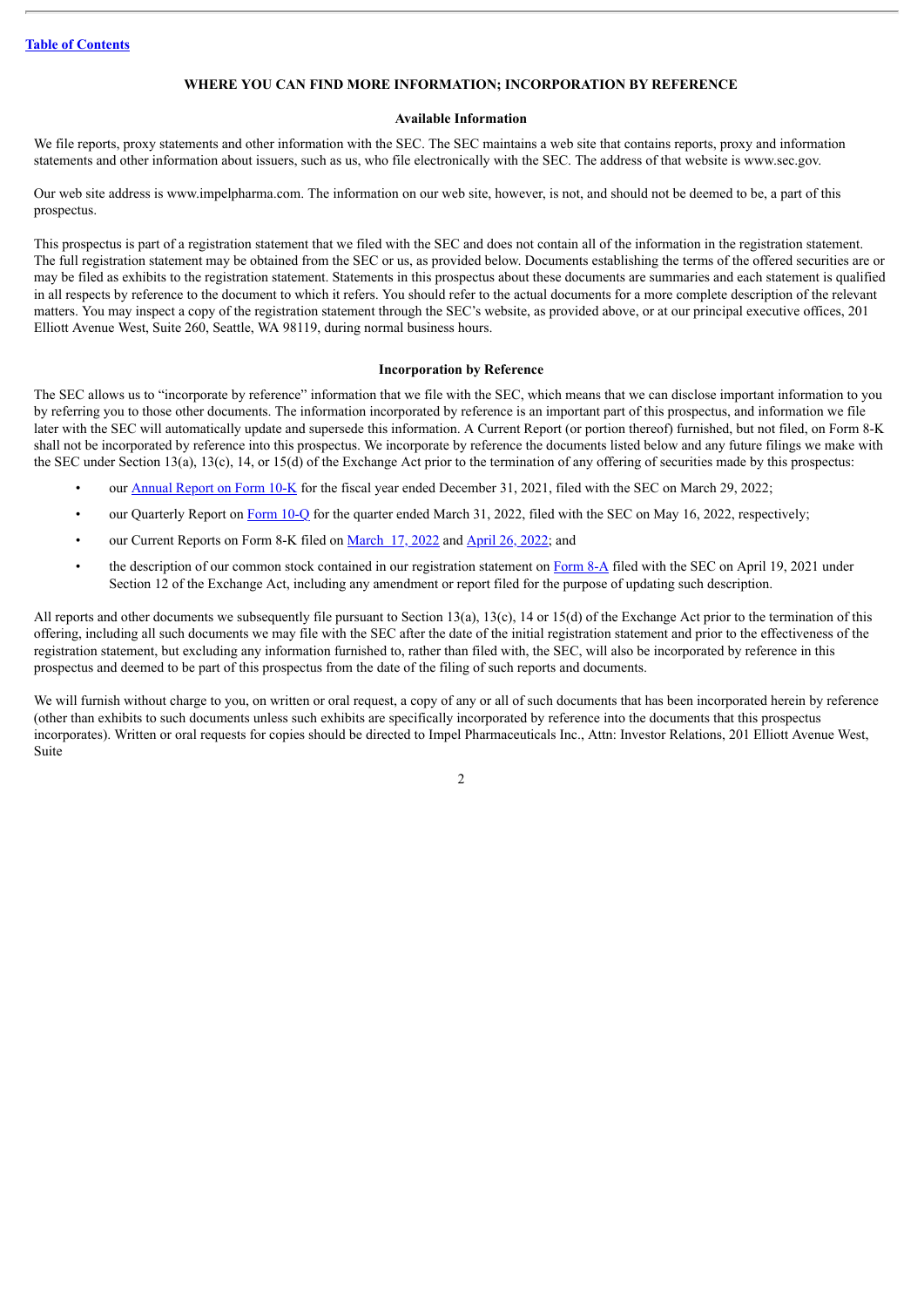260, Seattle, WA 98119, and our telephone number is (206) 568-1466. See the section of this prospectus entitled "Where You Can Find More Information" for information concerning how to obtain copies of materials that we file with the SEC.

Any statement contained in this prospectus, or in a document, all or a portion of which is incorporated by reference, shall be modified or superseded for purposes of this prospectus to the extent that a statement contained in this prospectus, any prospectus supplement or any document incorporated by reference modifies or supersedes such statement. Any such statement so modified or superseded shall not, except as so modified or superseded, constitute a part of this prospectus.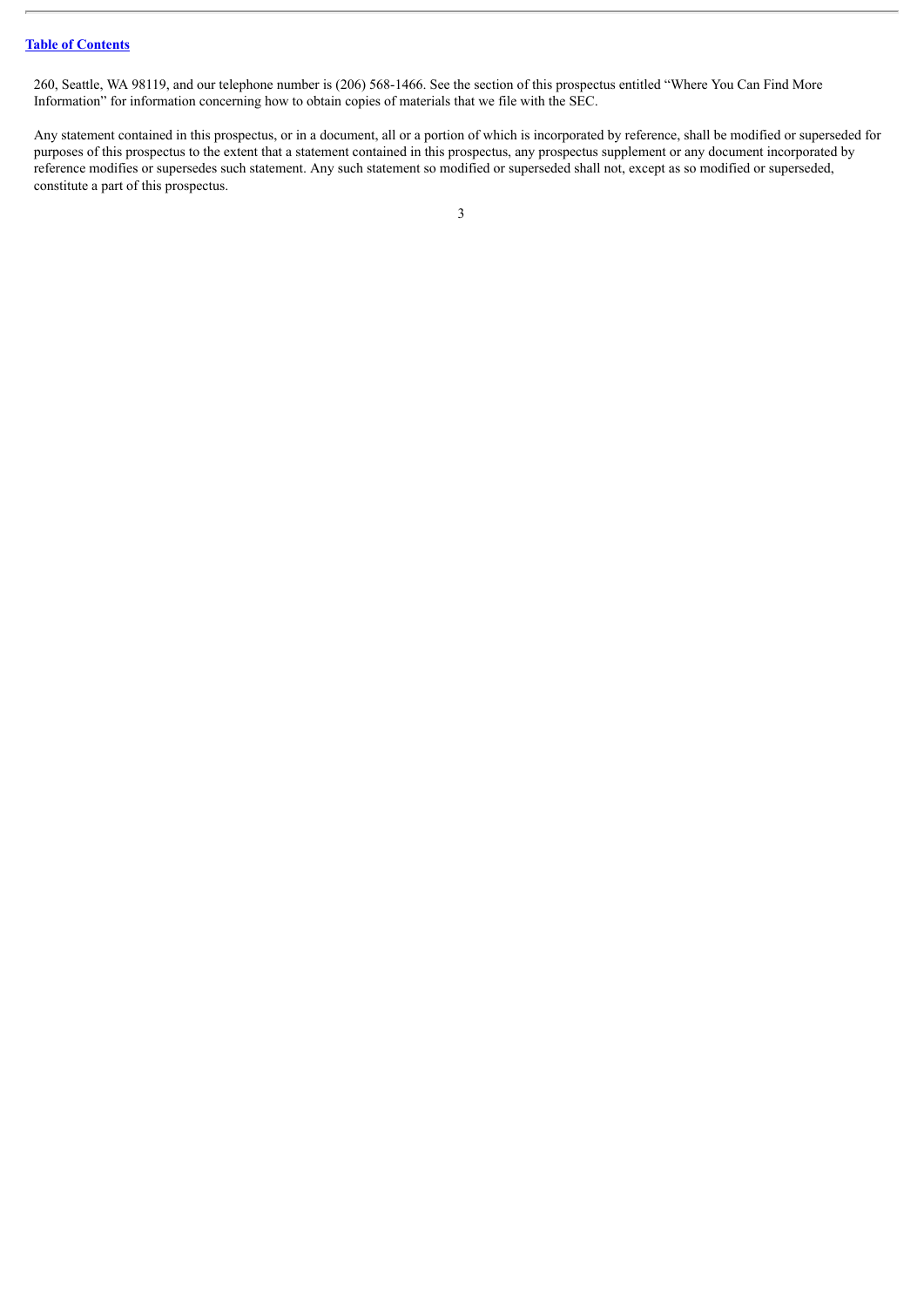## **PROSPECTUS SUMMARY**

## <span id="page-5-0"></span>**Our Company**

We are a commercial-stage biopharmaceutical company developing transformative therapies for people suffering from diseases with high unmet medical needs, with an initial focus on the Central Nervous System, or CNS. Our company was founded on the premise that the upper nasal space can be an optimal treatment entry point for CNS diseases and other diseases where rapid vascular absorption can result in superior clinical outcomes. Our strategy is to pair our proprietary POD upper nasal delivery technology with well-established therapeutics or other therapeutics where rapid vascular absorption is preferred to drive therapeutic benefit, improve patient outcomes, reduce drug development risk and expand the commercial opportunity within our target diseases. On September 2, 2021, the FDA approved our NDA for Trudhesa for the acute treatment of migraine headaches with or without aura in adult patients. We launched Trudhesa in early October 2021. Since 2016, we have identified and advanced several product candidates, including INP105 for the acute treatment of agitation and aggression in patients with Autism Spectrum Disorder, or ASD. Our pipeline of proprietary product candidates also includes INP107 for the treatment of OFF episodes in Parkinson's Disease, which we are actively looking to partner for future development.

## **Company Information**

We were incorporated under the laws of the State of Delaware in July 2008. Our principal executive offices are located at 201 Elliott Avenue West, Suite 260, Seattle, Washington 98119, and our telephone number is (206) 568-1466. Our website address is www.impelpharma.com. The information contained on, or that can be accessed through, our website is not part of, and is not incorporated by reference into, this prospectus. Investors should not rely on any such information in deciding whether to purchase our common stock.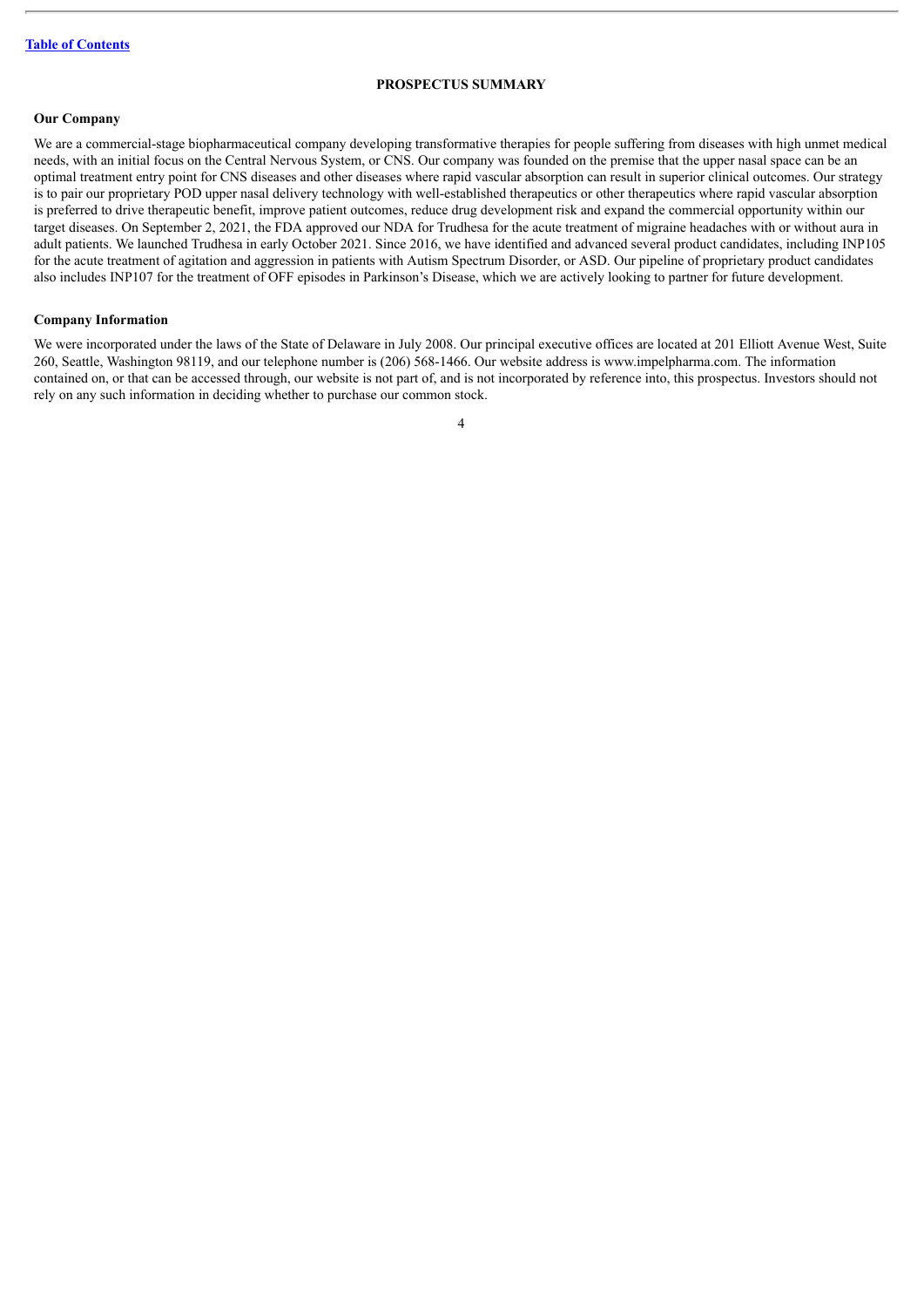## **THE OFFERING**

<span id="page-6-0"></span>

| Common stock offered by us                                        | Shares of our common stock having an aggregate offering price of up to \$50.0 million.                                                                                                                                                                                                                                                                                                                                       |
|-------------------------------------------------------------------|------------------------------------------------------------------------------------------------------------------------------------------------------------------------------------------------------------------------------------------------------------------------------------------------------------------------------------------------------------------------------------------------------------------------------|
| Common stock to be outstanding immediately after this<br>offering | Up to $31,010,288$ shares (as more fully described in the notes following this table), assuming<br>sales of 7,836,991 shares of our common stock in this offering at an offering price of \$6.38 per<br>share, which was the last reported sale price of our common shares on The Nasdaq Global<br>Market on May 23, 2022. The actual number of shares issued will vary depending on the sales<br>price under this offering. |
| Manner of Offering                                                | "At the market offering" that may be made from time to time through the Sales Agent. See<br>"Plan of Distribution."                                                                                                                                                                                                                                                                                                          |
| Use of Proceeds                                                   | We currently intend to use the net proceeds of this offering primarily for general corporate<br>purposes, which may include ongoing commercialization activities and market development of<br>TRUDHESA, funding research, development of our product candidates, working capital and<br>capital expenditures. See "Use of Proceeds."                                                                                         |
| <b>Risk Factors</b>                                               | Investing in our common stock involves significant risks. See the disclosure under the heading<br>"Risk Factors" in this prospectus and under similar headings in other documents incorporated<br>by reference into this prospectus.                                                                                                                                                                                         |
| The Nasdaq Global Market symbol                                   | <b>IMPL</b>                                                                                                                                                                                                                                                                                                                                                                                                                  |

The number of shares of our common stock to be outstanding after this offering is based on 23,173,297 shares of our common stock outstanding as of March 31, 2022, and excludes:

- 4,060,283 shares of common stock issuable upon the exercise of options outstanding as of March 31, 2022, with a weighted-average exercise price of \$8.30;
- 42,600 shares of our common stock issuable upon the exercise of stock options granted after March 31, 2022, with a weighted-average exercise price of \$6.77 per share;
- 485,571 shares of our common stock issuable upon the vesting and settlement of restricted stock units, or RSUs, outstanding as of March 31, 2021;
- 94,688 shares of our common stock issuable upon the exercise of warrants outstanding as of March 31, 2022, with a weighted-average exercise price of \$9.51 per share; and
- 1,838,895 shares of common stock reserved for future issuance under our stock-based compensation plans as of March 31, 2022, consisting of (i) 1,331,665 shares of common stock reserved for future issuance under our 2021 Equity Incentive Plan as of March 31, 2022 and (ii) 507,230 shares of common stock reserved for future issuance under our 2021 Employee Stock Purchase Plan.

Except as otherwise indicated, all information in this prospectus does not assume or give effect to any exercise of outstanding options after March 31, 2022.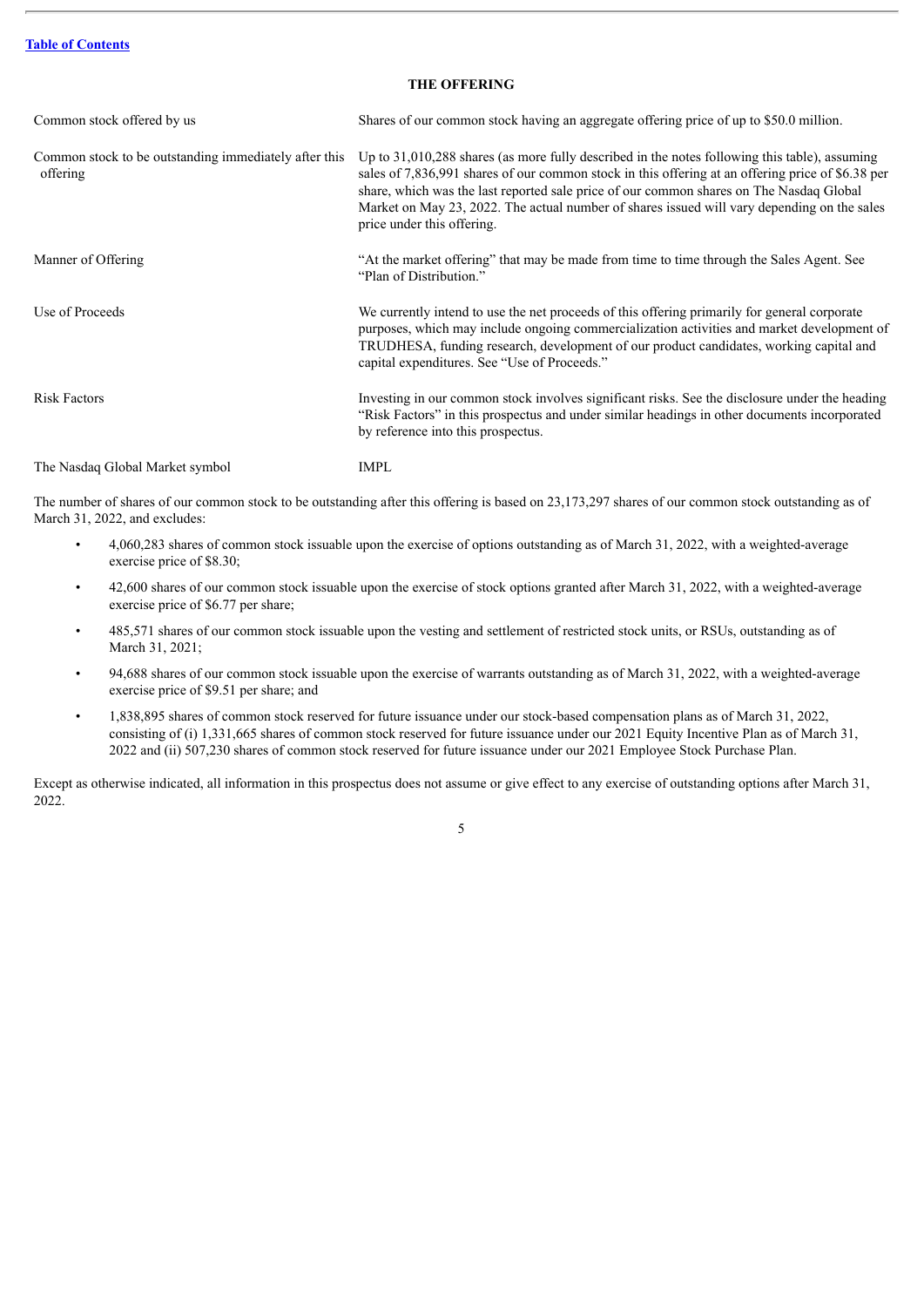## **RISK FACTORS**

<span id="page-7-0"></span>Investment in any securities offered pursuant to this prospectus and the accompanying base prospectus involves risks. You should carefully consider the risk factors described below and in our most recent Annual Report on Form 10-K and any subsequent Ouarterly Reports on Form 10-O, which are incorporated by reference in this prospectus, any amendment or update thereto reflected in subsequent filings with the SEC, including in our Annual Reports on Form 10-K and Quarterly Reports on Form 10-Q, and all other information contained or incorporated by reference in this prospectus, as updated by our subsequent filings under the Exchange Act. The occurrence of any of these risks might cause you to lose all or part of your investment in *the of ered securities.*

## **Risks Relating to this Offering**

## If you purchase shares of our common stock sold in this offering, you may experience immediate and substantial dilution in the net tangible book value of your shares. In addition, we may issue additional equity or convertible debt securities in the future, which may result in **additional dilution to you.**

The price per share of our common stock being offered may be higher than the net tangible book value per share of our outstanding common stock prior to this offering. Assuming that an aggregate of 7,836,991 shares of our common stock are sold at a price of \$6.38 per share, the last reported sale price of our common stock on The Nasdaq Global Market on May 23, 2022, for aggregate gross proceeds of approximately \$50.0 million, and after deducting commissions and estimated offering expenses payable by us, new investors in this offering will incur immediate dilution of \$3.94 per share. For a more detailed discussion of the foregoing, see the section entitled "Dilution" below. To the extent outstanding stock options or warrants are exercised, there will be further dilution to new investors. In addition, to the extent we need to raise additional capital in the future and we issue additional shares of common stock or securities convertible or exchangeable for our common stock, our then existing stockholders may experience dilution and the new securities may have rights senior to those of our common stock offered in this offering.

## We have broad discretion in the use of the net proceeds from this offering and may not use them effectively.

Our management will have broad discretion in the application of the net proceeds from this offering, including for any of the purposes described in the section entitled "Use of Proceeds," and you will not have the opportunity as part of your investment decision to assess whether the net proceeds are being used appropriately. Because of the number and variability of factors that will determine our use of the net proceeds from this offering, their ultimate use may vary substantially from their currently intended use. Our management might not apply our net proceeds in ways that ultimately increase the value of your investment. We expect to use the net proceeds from this offering to fund research, development of our product candidates, working capital, capital expenditures and other general corporate purposes. The failure by our management to apply these funds effectively could harm our business. Pending their use, we plan to invest the net proceeds from this offering in short-term or long-term, investment-grade, interest-bearing securities. These investments may not yield a favorable return to our stockholders. If we do not invest or apply the net proceeds from this offering in ways that enhance stockholder value, we may fail to achieve expected financial results, which could cause our stock price to decline.

#### The actual number of shares we will issue under the sales agreement, at any one time or in total, is uncertain.

Subject to certain limitations in the sales agreement and compliance with applicable law, we have the discretion to deliver a placement notice to the Sales Agent at any time throughout the term of the sales agreement. The number of shares that are sold by The Sales Agent after delivering a placement notice will fluctuate based on the market price of the common shares during the sales period and limits we set with the Sales Agent. Because the price per share of each share sold will fluctuate based on the market price of our common stock during the sales period, it is not possible at this stage to predict the number of shares that will be ultimately issued.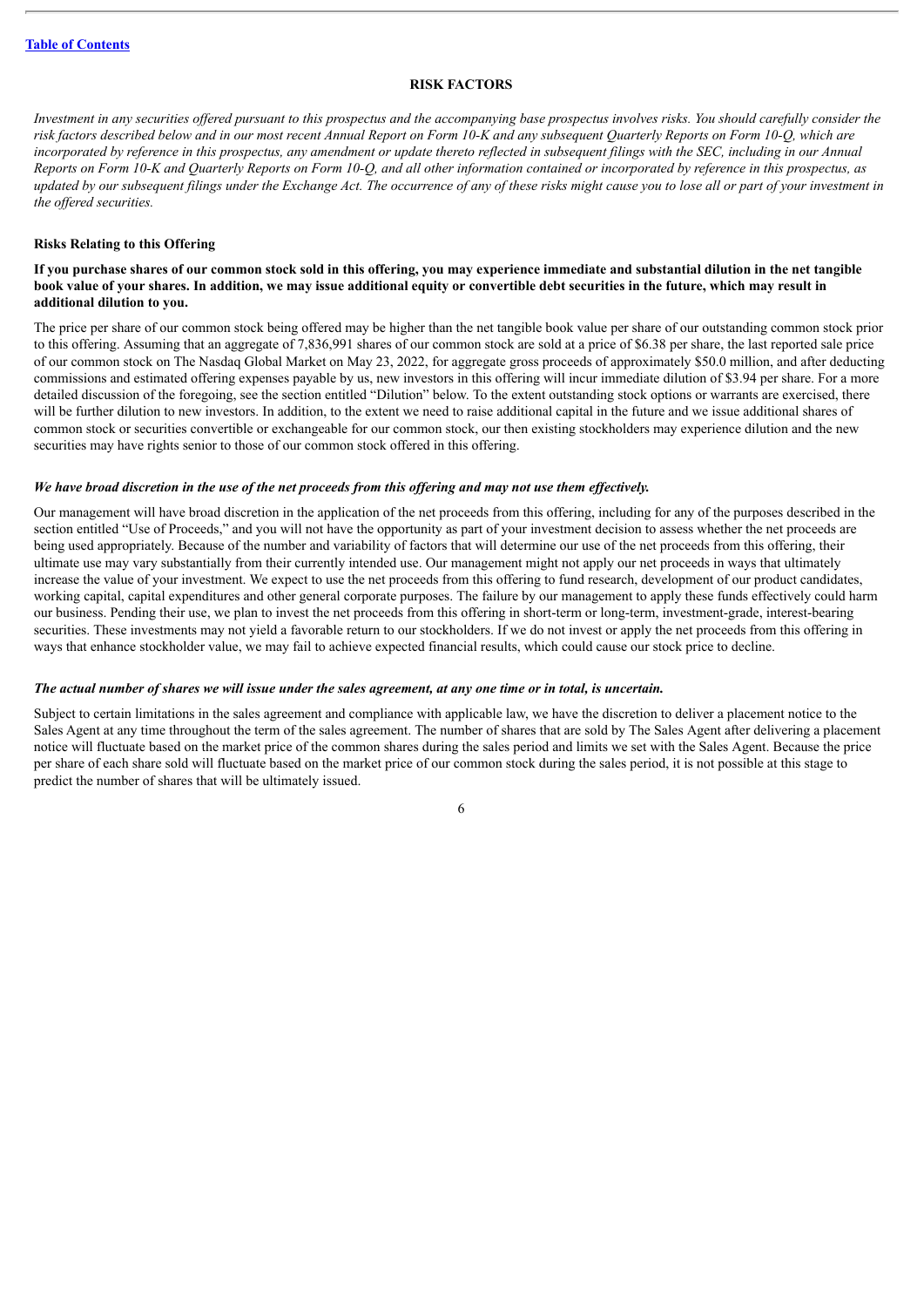## The common stock offered hereby will be sold in "at the market offerings", and investors who buy shares at different times will likely pay different *prices.*

Investors who purchase shares in this offering at different times will likely pay different prices, and so may experience different outcomes in their investment results. We will have discretion, subject to market demand, to vary the timing, prices, and numbers of shares sold, and there is no minimum or maximum sales price. Investors may experience a decline in the value of their shares as a result of share sales made at prices lower than the prices they paid.

## *We are subject to market price volatility.*

The stock markets in general, and the markets for pharmaceutical, biopharmaceutical and biotechnology stocks in particular, have experienced extreme volatility, including as a result of the ongoing COVID-19 pandemic, that has often been unrelated to the operating performance of the issuer. Furthermore, the trading price of our common stock may be adversely affected by third-parties trying to drive down the market price. Short sellers and others, some of whom post anonymously on social media, may be positioned to profit if our stock declines and their activities can negatively affect our stock price. These broad market and industry factors may seriously harm the market price of our common stock, regardless of our operating performance.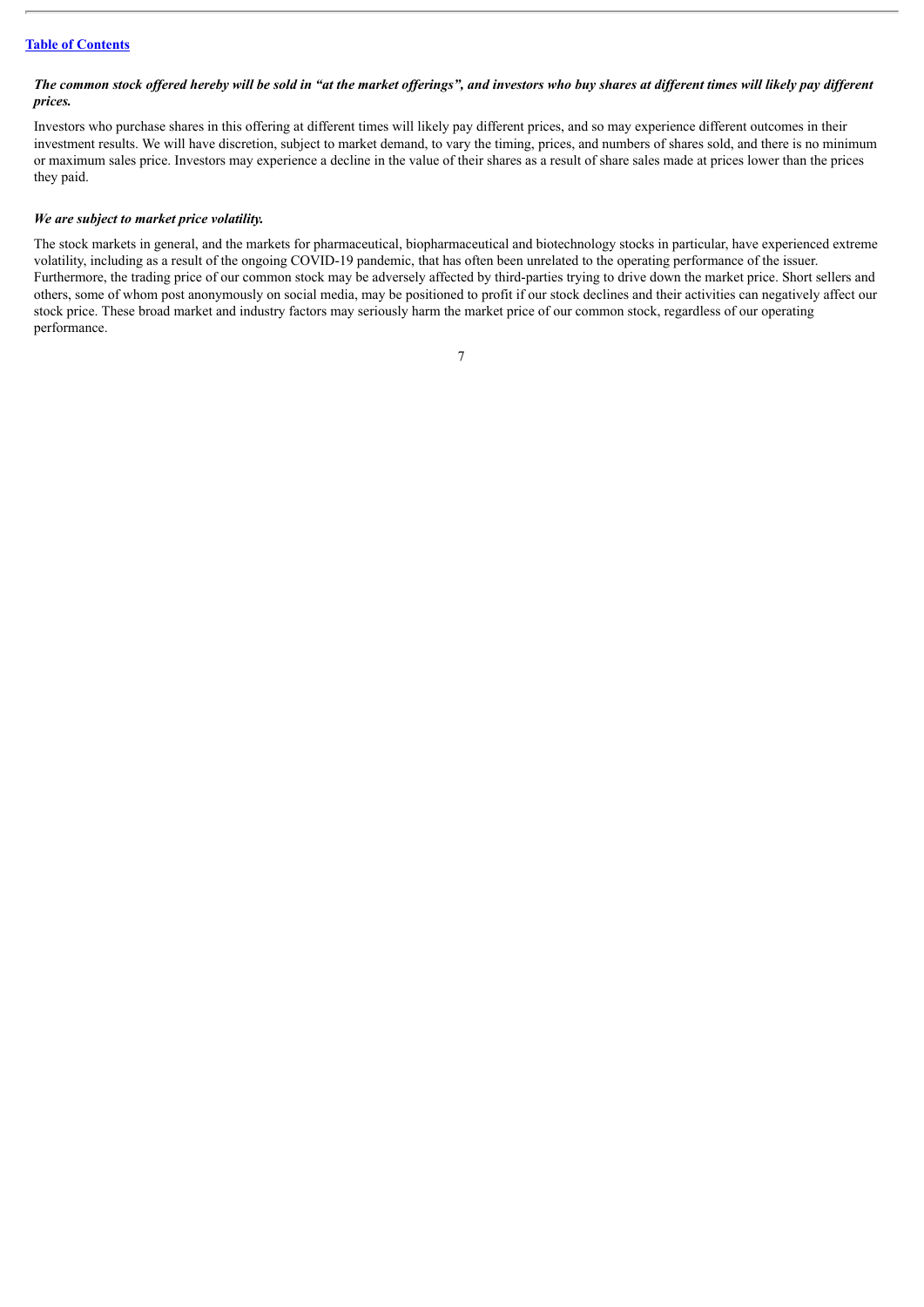## **CAUTIONARY NOTE REGARDING FORWARD-LOOKING STATEMENTS**

<span id="page-9-0"></span>This prospectus and documents incorporated herein by reference contain "forward-looking statements" within the meaning of the Private Securities Litigation Reform Act of 1995. These forward-looking statements involve a number of risks and uncertainties. We caution readers that any forwardlooking statement is not a guarantee of future performance and that actual results could differ materially from those contained in the forward-looking statement. These statements are based on current expectations of future events.

Such statements include, but are not limited to, statements regarding expectations and intentions, costs and expenses, outcome of contingencies, financial condition, results of operations, liquidity, cost savings, objectives of management, debt financing, our future results of operations and financial position, our commercialization strategy, business strategies, market size, potential growth opportunities, clinical development activities, efficacy and safety profile of our product candidates, timing and results of our development activities, preclinical studies and clinical trials, the receipt and timing of potential regulatory designations, the achievement of clinical and commercial milestones, the advancement of our technologies and our proprietary product candidates, the approvals and commercialization of product candidates and other statements that are not historical facts. In some cases you can identify these statements by forward-looking words such as "believe," "may," "will," "estimate," "continue," "anticipate," "intend," "could," "would," "project," "plan," "expect" or the negative or plural of these words or similar expressions, in documents incorporated by reference into this prospectus or any free writing prospectus. We intend that such forward-looking statements be subject to the safe harbors created thereby.

These forward-looking statements are based on the current beliefs and expectations of our management and are subject to significant risks and uncertainties. If underlying assumptions prove inaccurate or unknown risks or uncertainties materialize, actual results may differ materially from current expectations and projections. Factors that might cause such a difference include those discussed in our most recent Annual Report on Form 10-K and any subsequent Quarterly Report on Form 10-Q,, as well as those discussed in this prospectus, the documents incorporated by reference into this prospectus and any free writing prospectus. You are cautioned not to place undue reliance on these forward-looking statements, which speak only as of the date of this prospectus or, in the case of documents referred to or incorporated by reference, the date of those documents.

All subsequent written or oral forward-looking statements attributable to us or any person acting on our behalf are expressly qualified in their entirety by the cautionary statements contained or referred to in this section. We do not undertake any obligation to release publicly any revisions to these forwardlooking statements to reflect events or circumstances after the date of this prospectus or to reflect the occurrence of unanticipated events, except as may be required under applicable U.S. securities law. If we do update one or more forward-looking statements, no inference should be drawn that we will make additional updates with respect to those or other forward-looking statements.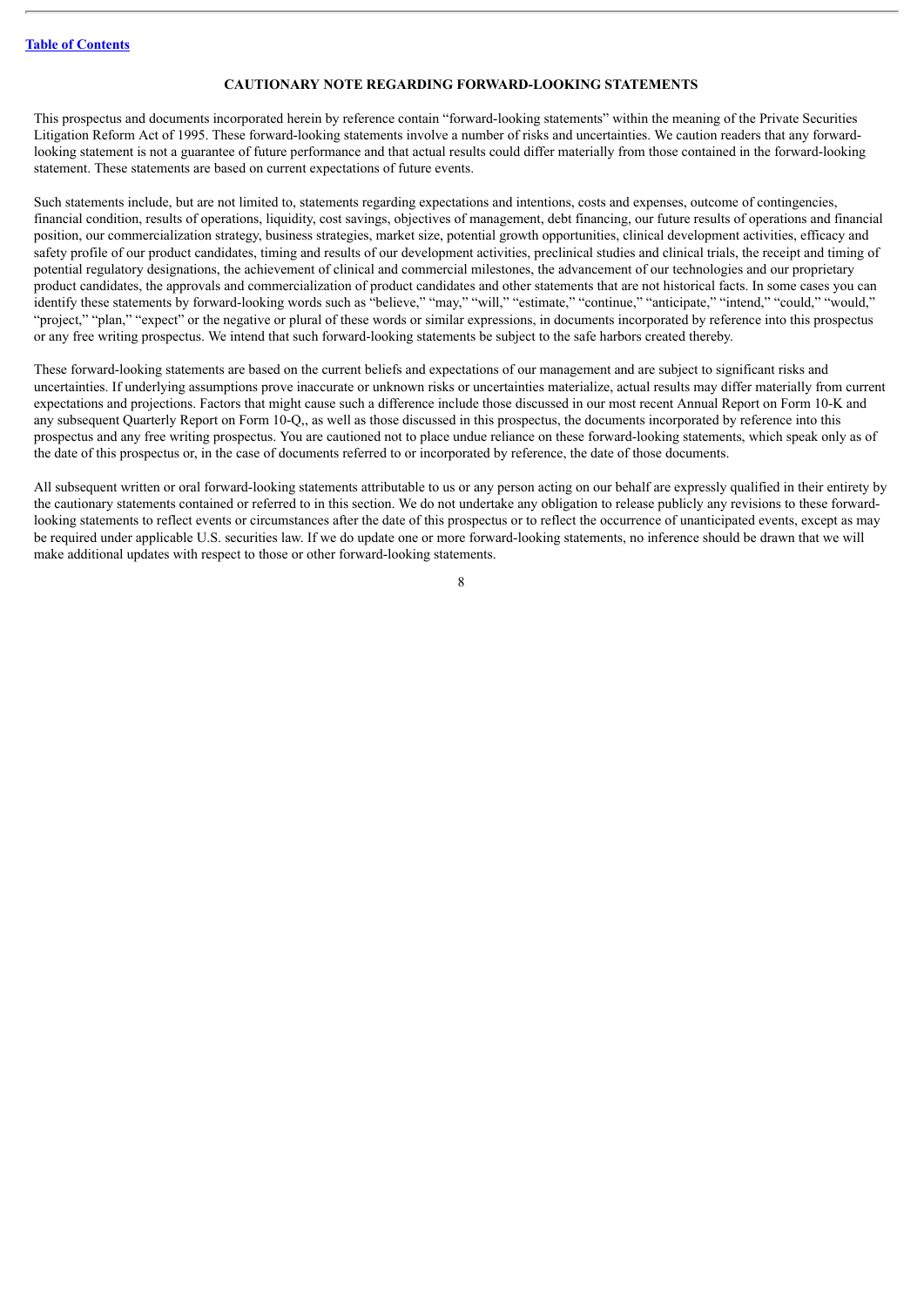## **USE OF PROCEEDS**

<span id="page-10-0"></span>We may issue and sell shares of our common stock having aggregate sales proceeds of up to \$50.0 million from time to time. Because there is no minimum offering amount required as a condition to close this offering, the actual total public offering amount, commissions and proceeds to us, if any, are not determinable at this time. There can be no assurance that we will sell any shares under or fully utilize the Sales Agreement as a source of financing.

We currently intend to use the net proceeds from the sale of securities under this prospectus for general corporate purposes, which may include ongoing commercialization activities and market development of TRUDHESA, funding research, clinical and process development and manufacturing of our product candidates, increasing our working capital, reducing indebtedness, acquisitions or investments in businesses, products or technologies that are complementary to our own and capital expenditures. Pending the application of the net proceeds, we intend to invest the net proceeds in short-term or long-term, investment-grade, interest-bearing securities.

The amounts and timing of our actual expenditures will depend on numerous factors, including the progress of our clinical trials and other development efforts and other factors described under "Risk Factors" in this prospectus, the accompanying base prospectus and the documents incorporated by reference herein and therein, as well as the amount of cash used in our operations. We may find it necessary or advisable to use the net proceeds for other purposes, and we will have broad discretion in the application of the net proceeds. Pending the uses described above, we plan to invest the net proceeds from this offering in short-term or long-term, investment-grade, interest-bearing securities.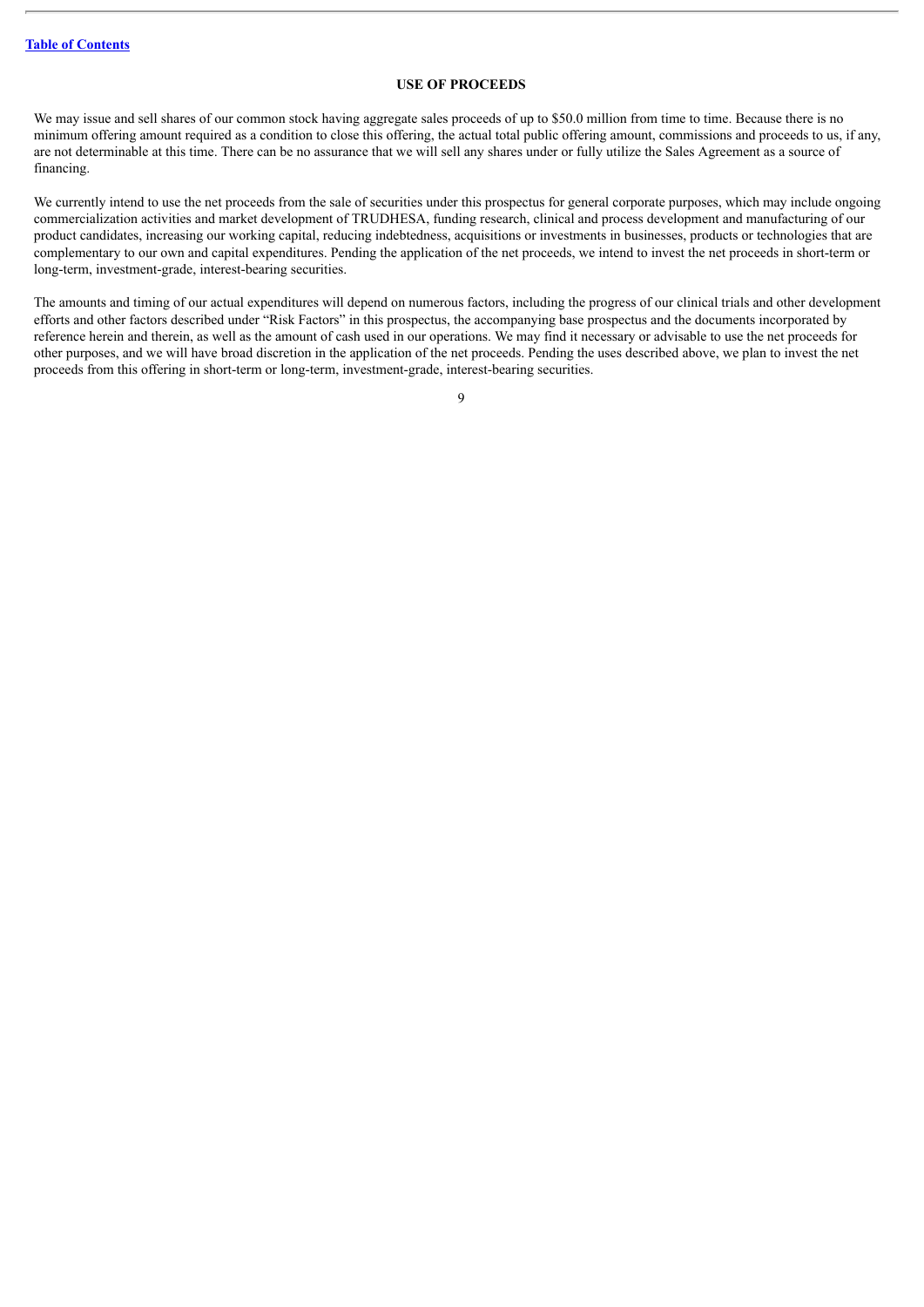## **DIVIDEND POLICY**

<span id="page-11-0"></span>We have never declared or paid any cash dividends on our capital stock. We intend to retain future earnings, if any, to finance the operation and expansion of our business and do not anticipate paying any cash dividends in the foreseeable future. Any future determination related to our dividend policy will be made at the discretion of our board of directors after considering our financial condition, results of operations, capital requirements, business prospects and other factors the board of directors deems relevant, and subject to the restrictions contained in any future financing instruments. Our future ability to pay cash dividends on our capital stock is limited by the terms of our existing loan and security agreement with Oaktree Fund Administration, LLC as administrative agent, and the lenders party thereto.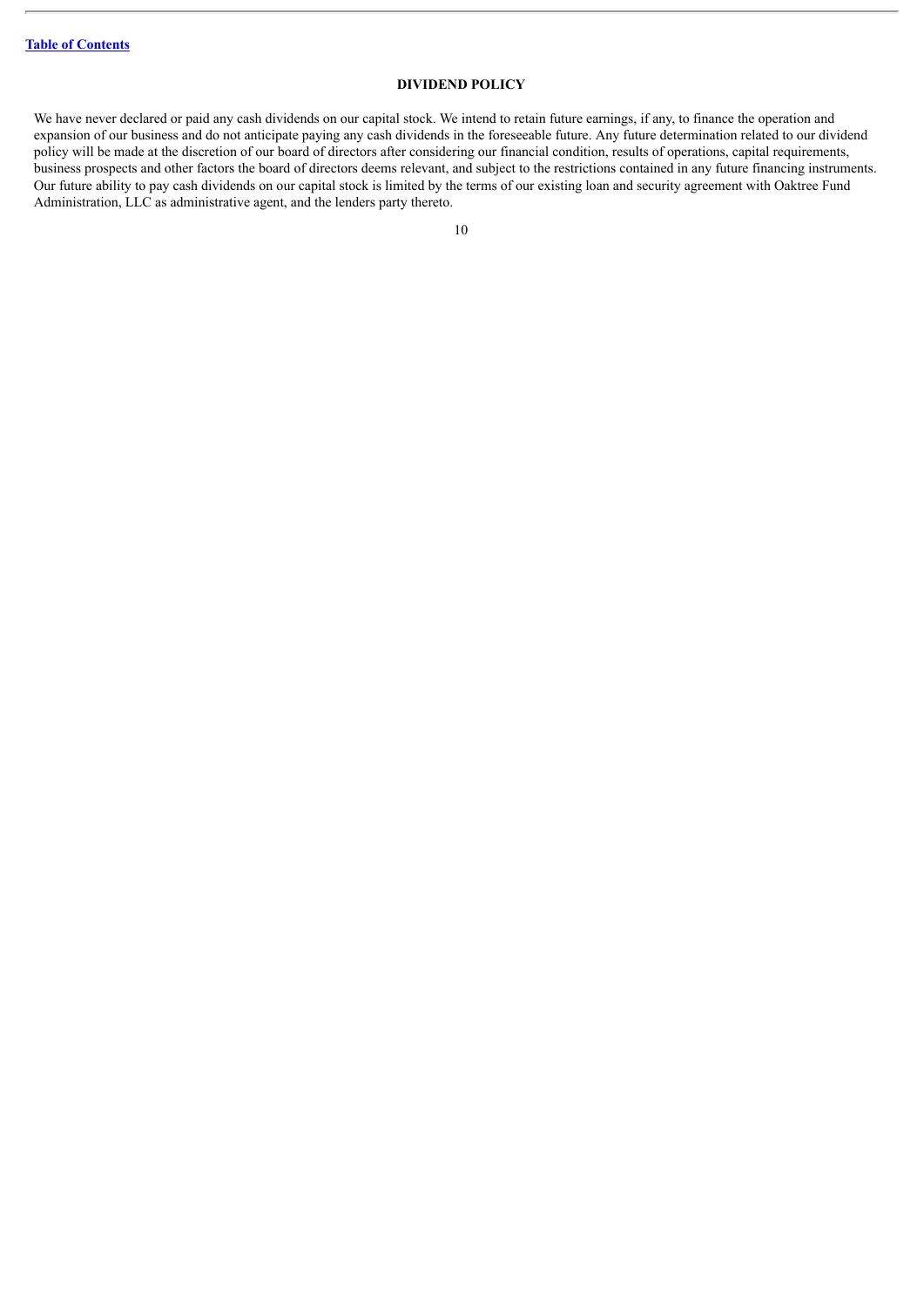## **DILUTION**

<span id="page-12-0"></span>If you invest in our common stock, your interest will be diluted to the extent of the difference between the price per share you pay in this offering and the net tangible book value per share of our common stock immediately after this offering.

Our net tangible book value of our common stock as of March 31, 2022 was approximately \$27.5 million, or approximately \$1.19 per share of common stock based upon 23,173,297 shares outstanding. Net tangible book value per share is equal to our total tangible assets, less our total liabilities, divided by the total number of shares outstanding as of March 31, 2022.

After giving effect to the sale of our common stock in the aggregate amount of \$50.0 million at an assumed offering price of \$6.38 per share, the last reported sale price of our common stock on The Nasdaq Global Market on May 23, 2022, and after deducting commissions and estimated offering expenses payable by us, our as adjusted net tangible book value as of March 31, 2022 would have been approximately \$75.6 million, or \$2.44 per share of common stock. This represents an immediate increase in net tangible book value of \$1.25 per share to our existing stockholders and an immediate dilution in net tangible book value of \$3.94 per share to new investors in this offering.

The following table illustrates this calculation on a per share basis. The as-adjusted information is illustrative only and will adjust based on the actual price to the public, the actual number of shares sold and other terms of the offering determined at the time shares of our common stock are sold pursuant to this prospectus. The as-adjusted information assumes that all of our common stock in the aggregate amount of \$50.0 million is sold at the assumed offering price of \$6.38 per share, the last reported sale price of our common stock on The Nasdaq Global Market on May 23, 2022. The shares sold in this offering, if any, will be sold from time to time at various prices.

| Assumed public offering price per share                                           |        | 6.38 |
|-----------------------------------------------------------------------------------|--------|------|
| Historical net tangible book value per share as of March 31, 2022                 | \$1.19 |      |
| Increase in net tangible book value per share attributable to the offering        | \$1.25 |      |
| As adjusted net tangible book value per share after giving effect to the offering |        | 2.44 |
| Dilution per share to new investors participating in the offering                 |        | 3.94 |

The number of shares of our common stock to be outstanding after this offering is based on 23,173,297 shares of our common stock outstanding as of March 31, 2022, and excludes:

- 4,060,283 shares of common stock issuable upon the exercise of options outstanding as of March 31, 2022, with a weighted-average exercise price of \$8.30;
- 42,600 shares of our common stock issuable upon the exercise of stock options granted after March 31, 2022, with a weighted-average exercise price of \$6.77 per share;
- 485,571 shares of our common stock issuable upon the vesting and settlement of restricted stock units, or RSUs, outstanding as of March 31, 2021;
- 94,688 shares of our common stock issuable upon the exercise of warrants outstanding as of March 31, 2022, with a weighted-average exercise price of \$9.51 per share; and
- 1,838,895 shares of common stock reserved for future issuance under our stock-based compensation plans as of March 31, 2022, consisting of (i) 1,331,665 shares of common stock reserved for future issuance under our 2021 Equity Incentive Plan as of March 31, 2022 and (ii) 507,230 shares of common stock reserved for future issuance under our 2021 Employee Stock Purchase Plan.

Except as otherwise indicated, all information in this prospectus does not assume or give effect to any exercise of outstanding options after March 31, 2022.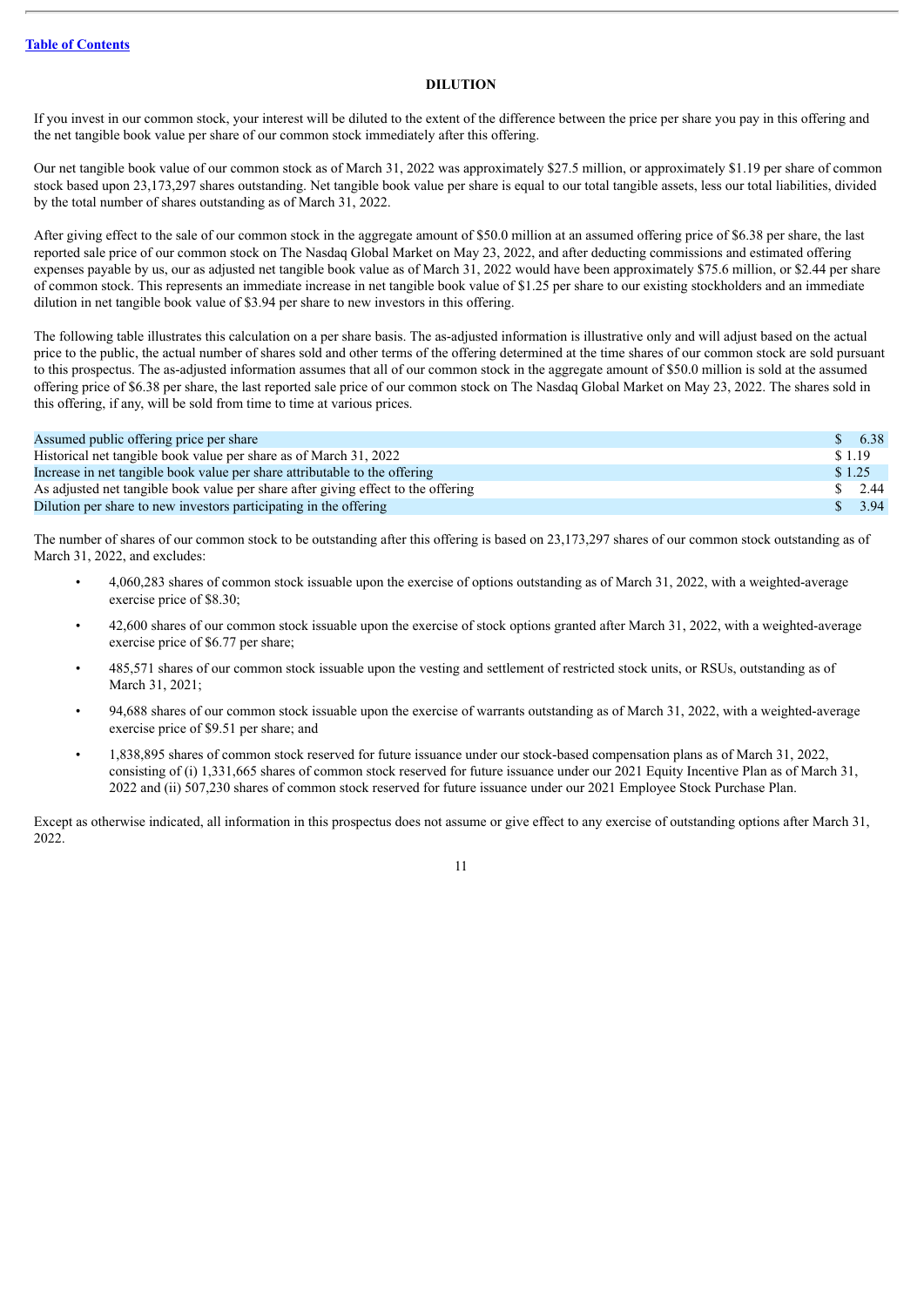## **DESCRIPTION OF CAPITAL STOCK**

## <span id="page-13-0"></span>**General**

The following is a summary description of the material terms of our capital stock. The description of capital stock is intended as a summary and is qualified in its entirety by reference to our restated certificate of incorporation, as amended ("certificate of incorporation"), and our restated bylaws, as amended ("bylaws"), copies of which are filed as exhibits to our most recent Annual Report on Form 10-K and are incorporated by reference herein. We encourage you to read our certificate of incorporation, our bylaws and the applicable provisions of the Delaware General Corporation Law, or DGCL, for additional information.

Our certificate of incorporation authorizes us to issue up to 300,000,000 shares of common stock, \$0.001 par value per share, and 10,000,000 shares of preferred stock, \$0.001 par value per share.

As of March 31, 2022, there were 23,173,297 shares of our common stock outstanding, and no shares of preferred stock outstanding.

## **Common Stock**

#### *Voting Rights*

Holders of our common stock are entitled to one vote for each share held on all matters submitted to a vote of stockholders. We have not provided for cumulative voting for the election of directors in our restated certificate of incorporation, which means that holders of a majority of the shares of our common stock will be able to elect all of our directors.

## *Dividends*

Subject to preferences that may apply to any shares of preferred stock outstanding at the time, the holders of our common stock are entitled to receive dividends out of funds legally available if our board of directors, in its discretion, determines to issue dividends and then only at the times and in the amounts that our board of directors may determine. See the section titled "Dividend Policy."

#### *Right to Receive Liquidation Distributions*

Upon our liquidation, dissolution or winding-up, the assets legally available for distribution to our stockholders would be distributable ratably among the holders of our common stock and any participating preferred stock outstanding at that time, subject to prior satisfaction of all outstanding debt and liabilities and the preferential rights of and the payment of liquidation preferences, if any, on any outstanding shares of preferred stock.

#### *No Preemptive or Similar Rights*

Our common stock is not entitled to preemptive rights, and is not subject to conversion, redemption or sinking fund provisions.

#### **Preferred Stock**

Our board of directors is authorized, subject to limitations prescribed by Delaware law, to issue preferred stock in one or more series, to establish from time to time the number of shares to be included in each series and to fix the designation, powers, preferences and rights of the shares of each series and any of their qualifications, limitations or restrictions, in each case without further vote or action by our stockholders. Our board of directors is able to increase or decrease the number of shares of any series of preferred stock, but not below the number of shares of that series then outstanding, without any further vote or action by our stockholders. Our board of directors may authorize the issuance of preferred stock with voting or conversion rights that could adversely affect the voting power or other rights of the holders of our common stock. The issuance of preferred stock, while providing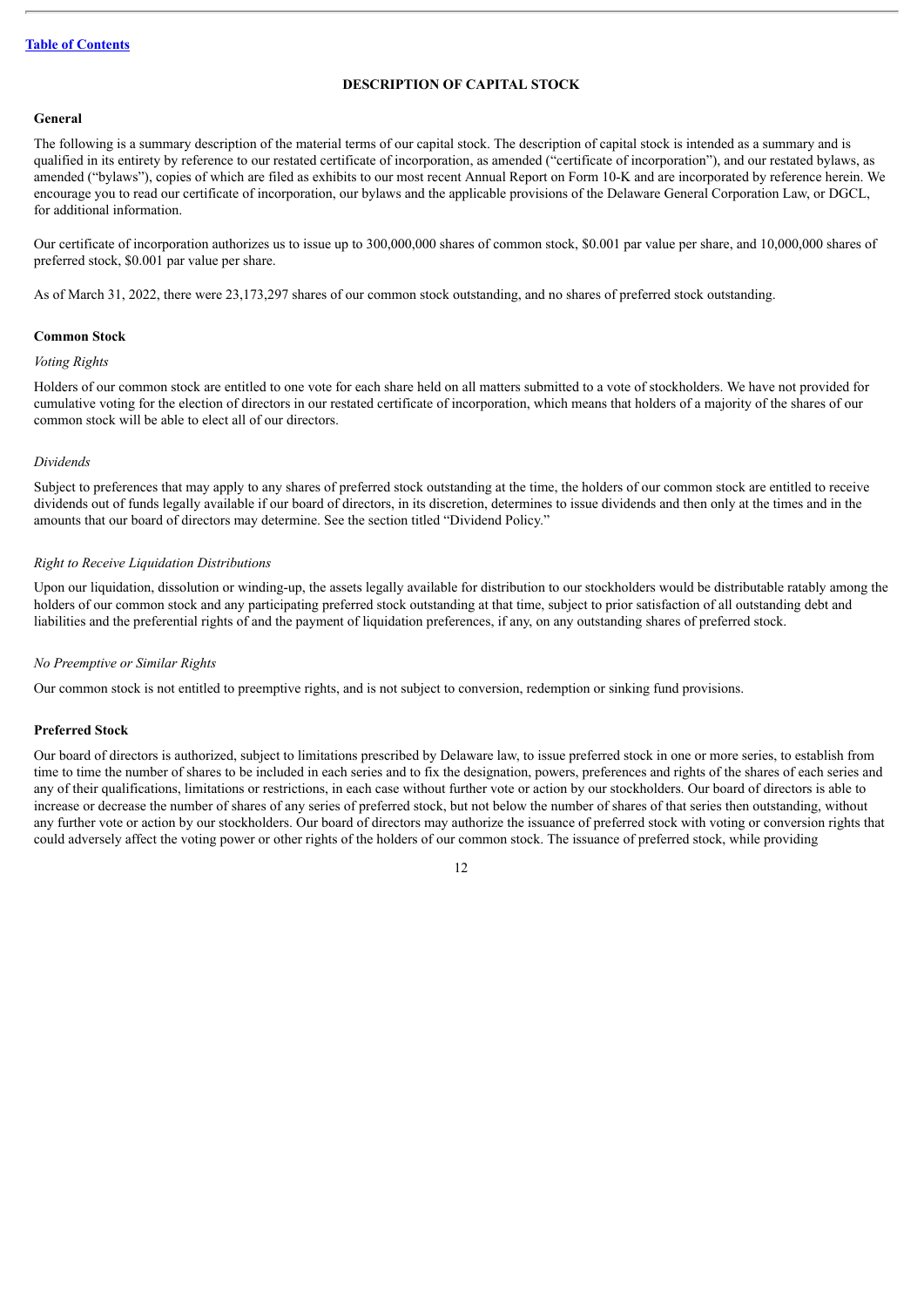flexibility in connection with possible acquisitions and other corporate purposes, could, among other things, have the effect of delaying, deferring or preventing a change in control of our company and might adversely affect the market price of our common stock and the voting and other rights of the holders of our common stock.

## **Anti-Takeover Provisions**

The provisions of DGCL, our restated certificate of incorporation and our restated bylaws could have the effect of delaying, deferring or discouraging another person from acquiring control of our company. These provisions, which are summarized below, may have the effect of discouraging takeover bids. They are also designed, in part, to encourage persons seeking to acquire control of us to negotiate first with our board of directors. We believe that the benefits of increased protection of our potential ability to negotiate with an unfriendly or unsolicited acquirer outweigh the disadvantages of discouraging a proposal to acquire us because negotiation of these proposals could result in an improvement of their terms

## *Washington Law*

We may also be subject to the provisions of Chapter 23B.19 of the Washington Business Corporation Act, or the WBCA, which imposes restrictions on certain transactions between a corporation and certain significant stockholders. The WBCA generally prohibits a "target corporation" (as defined in the WBCA) from engaging in certain significant business transactions with an "acquiring person," which is defined as a person or group of persons that beneficially owns 10% or more of the voting securities of the target corporation, for a period of five years after such acquisition, unless the transaction or acquisition of shares is approved by a majority of the members of the target corporation's board of directors prior to the time of the acquisition or at or subsequent to the acquiring person's share acquisition time, such significant business transaction is approved by a majority of the members of the target corporation's board of directors and authorized at an annual or special meeting of stockholders by the affirmative vote of at least 662/3% of the outstanding voting shares, except for shares beneficially owned by or under the voting control of the acquiring person. Such prohibited transactions include, among other things:

- a merger or consolidation with, disposition of assets to, or issuance or redemption of stock to or from the acquiring person;
- termination of five percent or more of the employees of the target corporation as a result of the acquiring person's acquisition of 10% or more of the shares; or
- allowing the acquiring person to receive any disproportionate benefit as a stockholder.

After the five-year period, a "significant business transaction" may occur if it complies with "fair price" provisions specified in the statute. A corporation may not opt out of this statute and, therefore, we anticipate this statute will apply to us. Depending upon whether we meet the definition of a target corporation, Chapter 23B.19 of the WBCA may have the effect of delaying, deferring, or preventing a change in control.

## *Delaware Law*

We are subject to the provisions of Section 203 of the DGCL regulating corporate takeovers. In general, Section 203 prohibits a publicly held Delaware corporation from engaging in a "business combination" with an "interested stockholder" for a period of three years following the date on which the person became an interested stockholder unless:

- prior to the date of the transaction, the board of directors of the corporation approved either the business combination or the transaction which resulted in the stockholder becoming an interested stockholder;
- the interested stockholder owned at least 85% of the voting stock of the corporation outstanding at the time the transaction commenced, excluding for purposes of determining the voting stock outstanding, but not the outstanding voting stock owned by the interested stockholder, (i) shares owned by persons who are directors and also officers and(ii) shares owned by employee stock plans in which employee

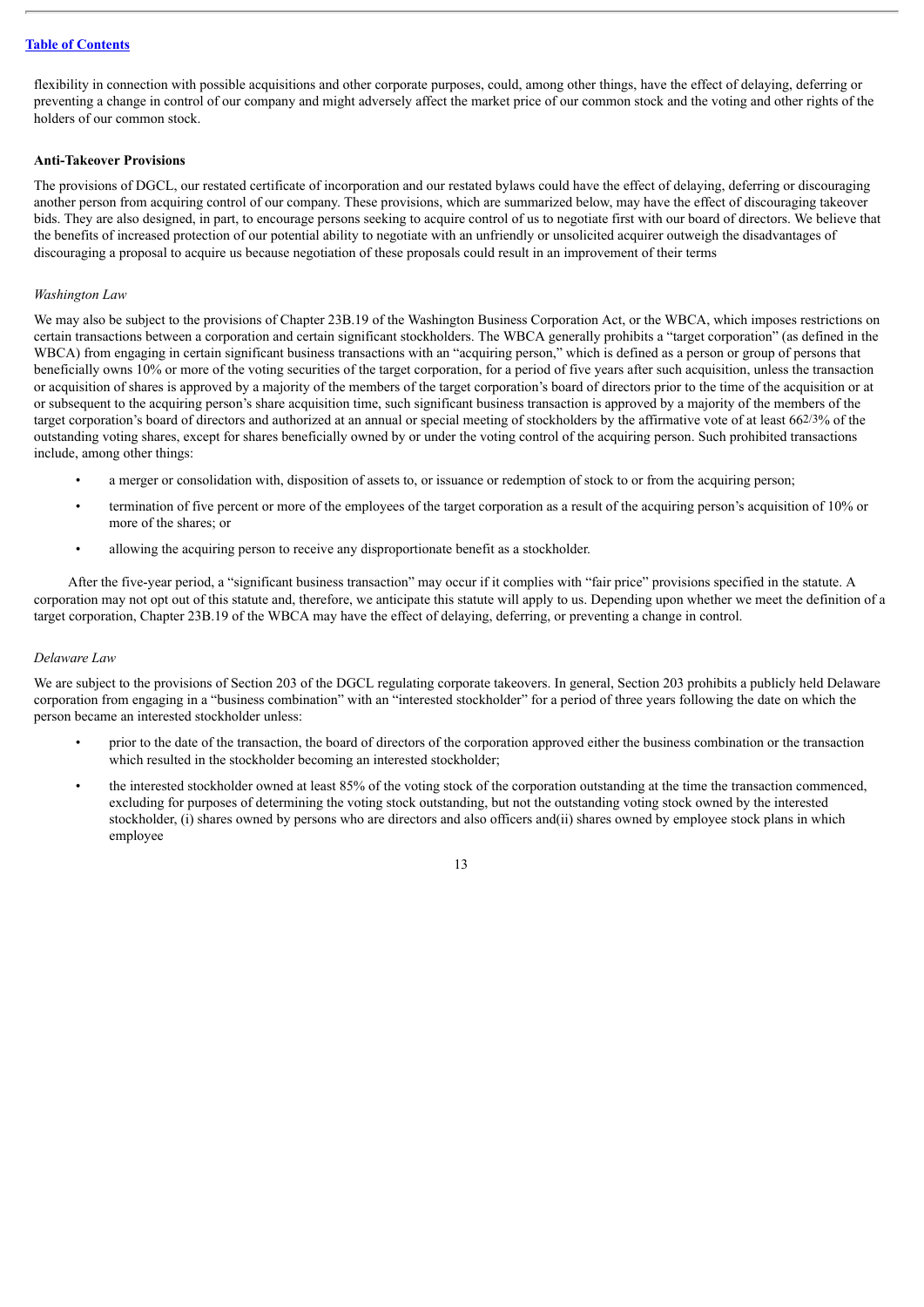participants do not have the right to determine confidentially whether shares held subject to the plan will be tendered in a tender or exchange offer; or

• at or subsequent to the date of the transaction, the business combination is approved by the board of directors of the corporation and authorized at an annual or special meeting of stockholders, and not by written consent, by the affirmative vote of at least 66.67% of the outstanding voting stock that is not owned by the interested stockholder.

Generally, a business combination includes a merger, asset or stock sale, or other transaction or series of transactions together resulting in a financial benefit to the interested stockholder. An interested stockholder is a person who, together with affiliates and associates, owns or, within three years prior to the determination of interested stockholder status, did own 15% or more of a corporation's outstanding voting stock. We expect the existence of this provision to have an anti-takeover effect with respect to transactions our board of directors does not approve in advance. We also anticipate that Section 203 may also discourage attempts that might result in a premium over the market price for the shares of common stock held by stockholders.

## *Restated Certificate of Incorporation and Restated Bylaw Provisions*

Our restated certificate of incorporation and our restated bylaws include a number of provisions that could deter hostile takeovers or delay or prevent changes in control of our company, including the following:

- *Board of Directors Vacancies.* Our restated certificate of incorporation and restated bylaws authorize only our board of directors to fill vacant directorships, including newly created seats. In addition, the number of directors constituting our board of directors is permitted to be set only by a resolution adopted by a majority vote of our entire board of directors. These provisions would prevent a stockholder from increasing the size of our board of directors and then gaining control of our board of directors by filling the resulting vacancies with its own nominees. This makes it more difficult to change the composition of our board of directors but promotes continuity of management.
- *Classified Board.* Our restated certificate of incorporation and restated bylaws provide that our board of directors is classified into three classes of directors, each with staggered three-year terms. A third party may be discouraged from making a tender offer or otherwise attempting to obtain control of us as it is more difficult and time consuming for stockholders to replace a majority of the directors on a classified board of directors. See the section titled "Management—Board Composition."
- *Stockholder Action; Special Meetings of Stockholders.* Our restated certificate of incorporation provides that our stockholders may not take action by written consent but may only take action at annual or special meetings of our stockholders. As a result, a holder controlling a majority of our capital stock would not be able to amend our restated bylaws or remove directors without holding a meeting of our stockholders called in accordance with our restated bylaws. Further, our restated bylaws provide that special meetings of our stockholders may be called only by a majority of our board of directors, the chair of our board of directors, our Chief Executive Officer or our President, thus prohibiting a stockholder from calling a special meeting. These provisions might delay the ability of our stockholders to force consideration of a proposal or for stockholders controlling a majority of our capital stock to take any action, including the removal of directors.
- *Advance Notice Requirements for Stockholder Proposals and Director Nominations.* Our restated bylaws provide advance notice procedures for stockholders seeking to bring business before our annual meeting of stockholders or to nominate candidates for election as directors at our annual meeting of stockholders. Our restated bylaws also specify certain requirements regarding the form and content of a stockholder's notice. These provisions might preclude our stockholders from bringing matters before our annual meeting of stockholders or from making nominations for directors at our annual meeting of stockholders if the proper procedures are not followed. We expect that these provisions might also discourage or deter a potential acquirer from conducting a solicitation of proxies to elect the acquirer's own slate of directors or otherwise attempting to obtain control of our company.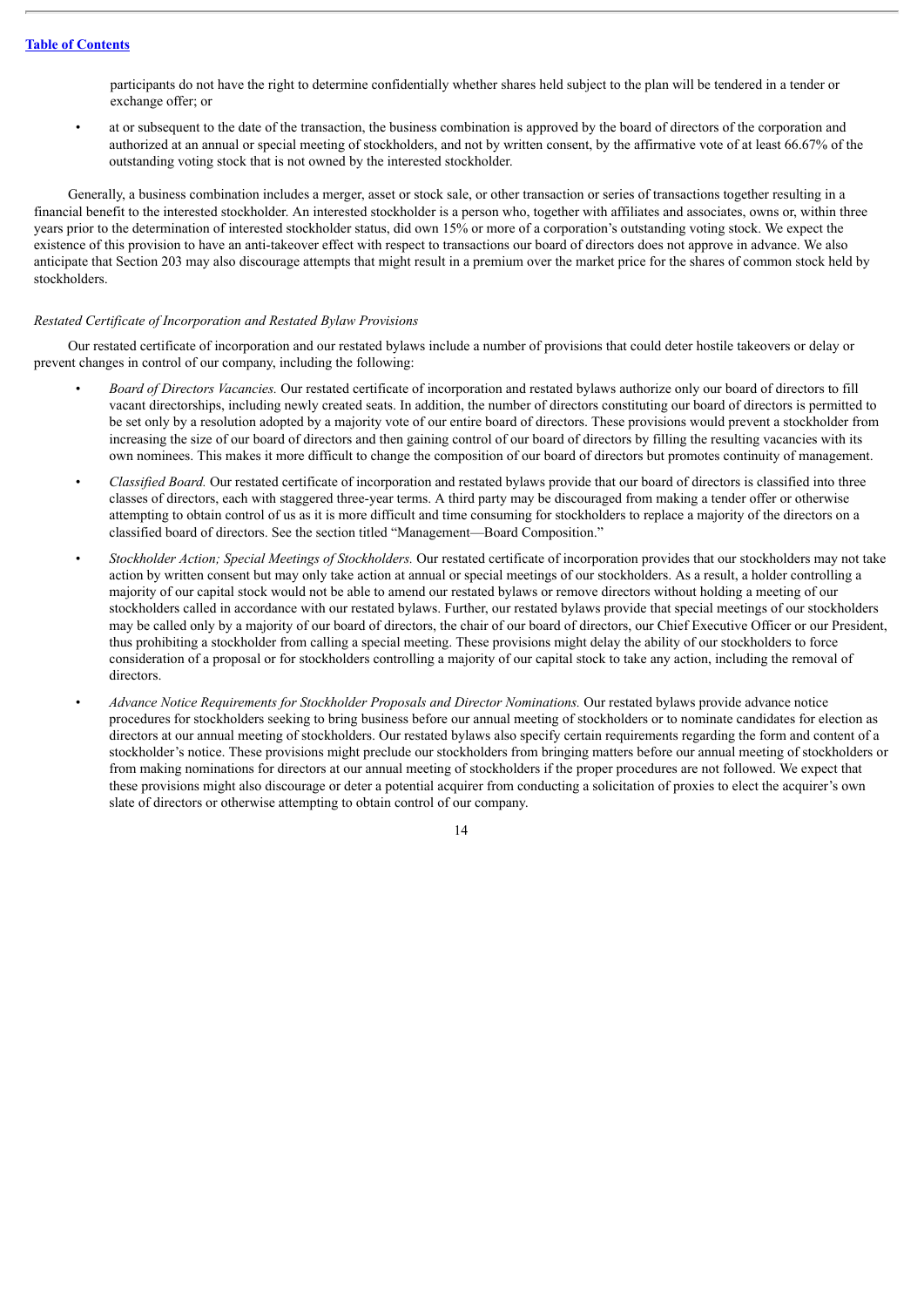- *No Cumulative Voting.* The DGCL provides that stockholders are not entitled to the right to cumulate votes in the election of directors unless a corporation's certificate of incorporation provides otherwise. Our restated certificate of incorporation and restated bylaws do not provide for cumulative voting.
- *Directors Removed Only for Cause.* Our restated certificate of incorporation provides that stockholders may remove directors only for cause and only by the affirmative vote of the holders of at least two-thirds of our outstanding common stock.
- *Amendment of Charter Provisions.* Any amendment of the above expected provisions in our restated certificate of incorporation would require approval by holders of at least two-thirds of our outstanding common stock.
- *Issuance of Undesignated Preferred Stock.* Our board of directors has the authority, without further action by the stockholders, to issue up to 10,000,000 shares of undesignated preferred stock with rights and preferences, including voting rights, designated from time to time by our board of directors. The existence of authorized but unissued shares of preferred stock would enable our board of directors to render more difficult or to discourage an attempt to obtain control of us by merger, tender offer, proxy contest or other means.
- *Choice of Forum*. Our restated certificate of incorporation provides that, to the fullest extent permitted by law, the Court of Chancery of the State of Delaware will be the exclusive forum for any derivative action or proceeding brought on our behalf, any action asserting a breach of fiduciary duty, any action asserting a claim against us arising pursuant to the DGCL, our restated certificate of incorporation, or our restated bylaws, or any action asserting a claim against us that is governed by the internal affairs doctrine. Our restated bylaws will provide that the federal district courts of the United States of America will, to the fullest extent permitted by law, be the exclusive forum for resolving any complaint asserting a cause of action arising under the Securities Act, which we refer to as a Federal Forum Provision. Our decision to adopt a Federal Forum Provision followed a decision by the Supreme Court of the State of Delaware holding that such provisions are facially valid under Delaware law. While there can be no assurance that federal courts or state courts will follow the holding of the Delaware Supreme Court or determine that the Federal Forum Provision should be enforced in a particular case, application of the Federal Forum Provision means that suits brought by our stockholders to enforce any duty or liability created by the Securities Act must be brought in federal court and cannot be brought in state court. While neither the exclusive forum provision nor the Federal Forum Provision applies to suits brought to enforce any duty or liability created by the Exchange Act, Section 27 of the Exchange Act creates exclusive federal jurisdiction over all claims brought to enforce any duty or liability created by the Exchange Act or the rules and regulations thereunder. Accordingly, actions by our stockholders to enforce any duty or liability created by the Exchange Act or the rules and regulations thereunder also must be brought in federal court. Our stockholders will not be deemed to have waived our compliance with the federal securities laws and the regulations promulgated thereunder. Any person or entity purchasing or otherwise acquiring or holding any interest in any of our securities shall be deemed to have notice of and consented to our exclusive forum provisions, including the Federal Forum Provision. These provisions may limit a stockholder's ability to bring a claim in a judicial forum of their choosing for disputes with us or our directors, executive officers or other employees, which may discourage lawsuits against us and our directors, executive officers, and other employees.

#### **Transfer Agent and Registrar**

The transfer agent and registrar for our common stock is American Stock Transfer and Trust Company, LLC. The transfer agent's address is 6201 15th Avenue, Brooklyn, New York 11219 and its telephone number is (800) 937-5449.

## **Exchange Listing**

Our common stock is listed on The Nasdaq Global Market under the symbol "IMPL."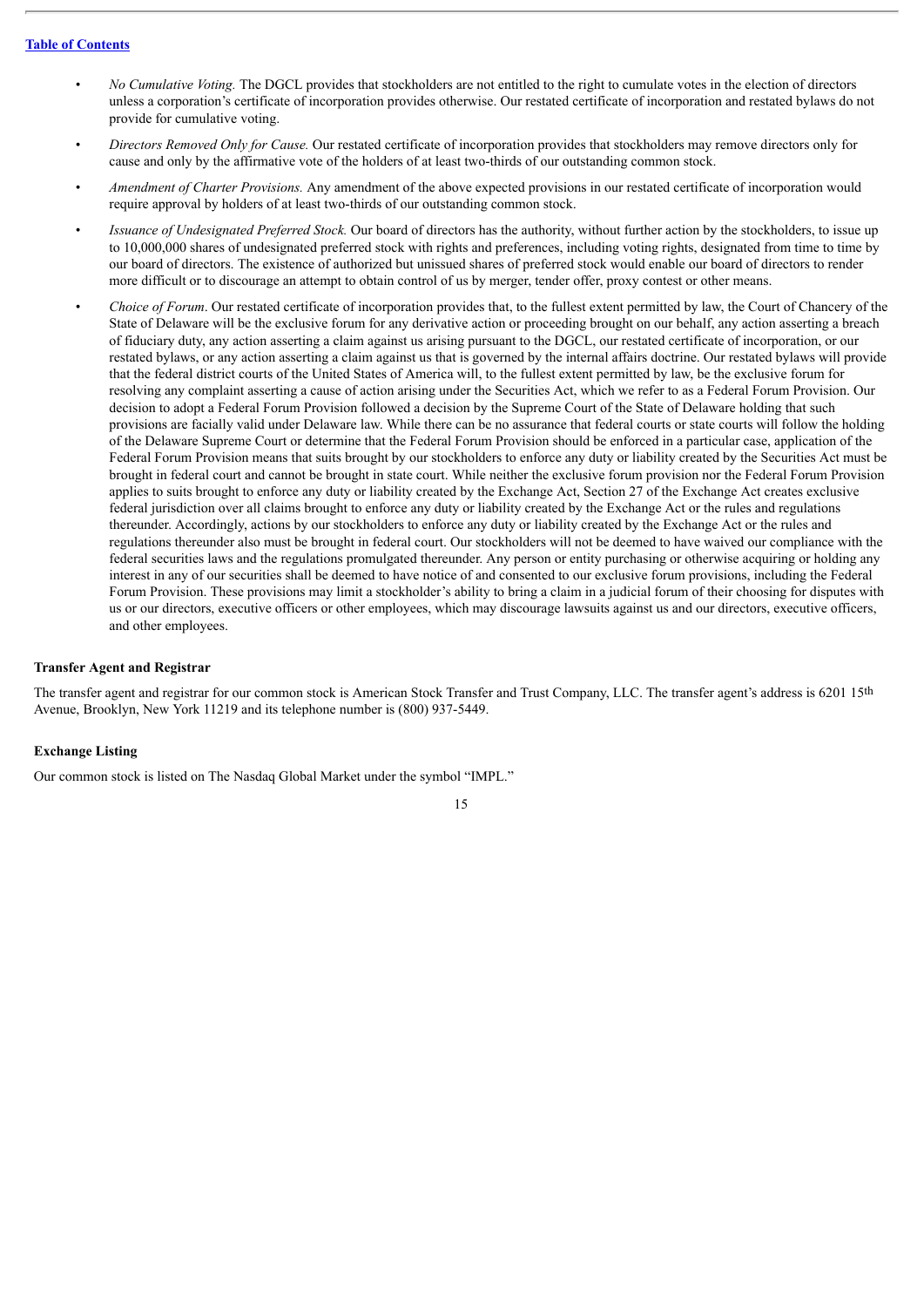## **PLAN OF DISTRIBUTION**

<span id="page-17-0"></span>We have entered into a sales agreement with Cowen, under which we may issue and sell from time to time up to \$50,000,000 of our common stock through or to Cowen as our sales agent or principal. Sales of our common stock, if any, will be made at market prices by any method that is deemed to be an "at the market offering" as defined in Rule 415 under the Securities Act.

Cowen will offer our common stock subject to the terms and conditions of the sales agreement on a daily basis or as otherwise agreed upon by us and Cowen. We will designate the maximum amount of common stock to be sold through Cowen on a daily basis or otherwise determine such maximum amount together with Cowen. Subject to the terms and conditions of the sales agreement, Cowen will use its commercially reasonable efforts to sell on our behalf all of the shares of common stock requested to be sold by us. We may instruct Cowen not to sell common stock if the sales cannot be effected at or above the price designated by us in any such instruction. Cowen or we may suspend the offering of our common stock being made through Cowen under the sales agreement upon proper notice to the other party. Cowen and we each have the right, by giving written notice as specified in the sales agreement, to terminate the sales agreement in each party's sole discretion at any time.

The aggregate compensation payable to Cowen as sales agent equals 3.0% of the gross sales price of the shares sold through it pursuant to the sales agreement. We have also agreed to reimburse Cowen up to \$75,000 of Cowen's actual outside legal expenses incurred by Cowen in connection with this offering. We estimate that the total expenses of the offering payable by us, excluding commissions payable to Cowen under the sales agreement, will be approximately \$350,000.

The remaining sales proceeds, after deducting any expenses payable by us and any transaction fees imposed by any governmental, regulatory, or selfregulatory organization in connection with the sales, will equal our net proceeds for the sale of such common stock.

Cowen will provide written confirmation to us following the close of trading on The Nasdaq Global Market on each day in which common stock is sold through it as sales agent under the sales agreement. Each confirmation will include the number of shares of common stock sold through it as sales agent on that day, the volume weighted average price of the shares sold, the percentage of the daily trading volume and the net proceeds to us.

We will report at least quarterly the number of shares of common stock sold through Cowen under the sales agreement, the net proceeds to us and the compensation paid by us to Cowen in connection with the sales of common stock. Settlement for sales of common stock will occur, unless the parties agree otherwise, on the second business day that is also a trading day following the date on which any sales were made in return for payment of the net proceeds to us. There is no arrangement for funds to be received in an escrow, trust or similar arrangement.

Under the sales agreement, we may also sell shares of common stock to Cowen as principal for its own account, at a price to be agreed upon at the time of sale. If we sell shares to a Cowen as principal, we will enter into a separate terms agreement with Cowen, and we will describe the agreement in a separate prospectus supplement or pricing supplement. In connection with the sales of our common stock on our behalf, Cowen will be deemed to be an "underwriter" within the meaning of the Securities Act, and the compensation paid to Cowen will be deemed to be underwriting commissions or discounts. We have agreed in the sales agreement to provide indemnification and contribution to Cowen against certain liabilities, including liabilities under the Securities Act. As sales agent, Cowen will not engage in any transactions that stabilizes our common stock.

Our common stock is listed on The Nasdaq Global Market and trades under the symbol "IMPL." The transfer agent of our common stock is American Stock Transfer & Trust Company, LLC.

Cowen and/or its affiliates have provided, and may in the future provide, various investment banking and other financial services for us for which services they have received and, may in the future receive, customary fees.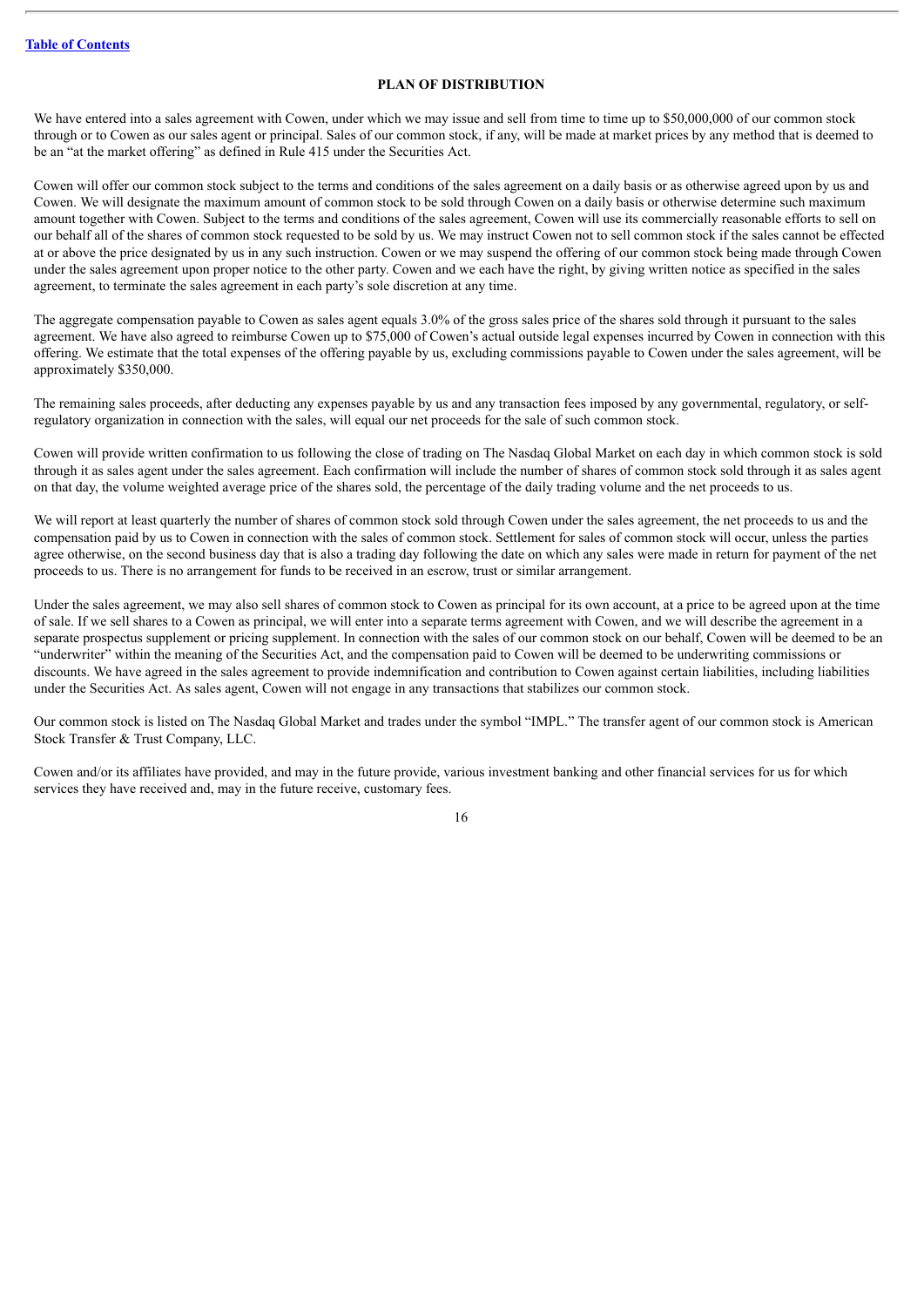## **LEGAL MATTERS**

<span id="page-18-0"></span>Fenwick & West LLP, Seattle, Washington, will pass upon certain legal matters relating to the issuance and sale of the securities offered hereby on behalf of Impel Pharmaceuticals Inc. The Sales Agent is being represented in connection with this offering by Wilson Sonsini Goodrich & Rosati, Professional Corporation, Seattle, Washington.

## **EXPERTS**

<span id="page-18-1"></span>Ernst & Young LLP, independent registered public accounting firm, has audited our consolidated financial statements included in our Annual Report on Form 10-K for the year ended December 31, 2021, as set forth in their report, which is incorporated by reference in this prospectus and elsewhere in the registration statement. Our financial statements are incorporated by reference in reliance on Ernst & Young LLP's report, given on their authority as experts in accounting and auditing.